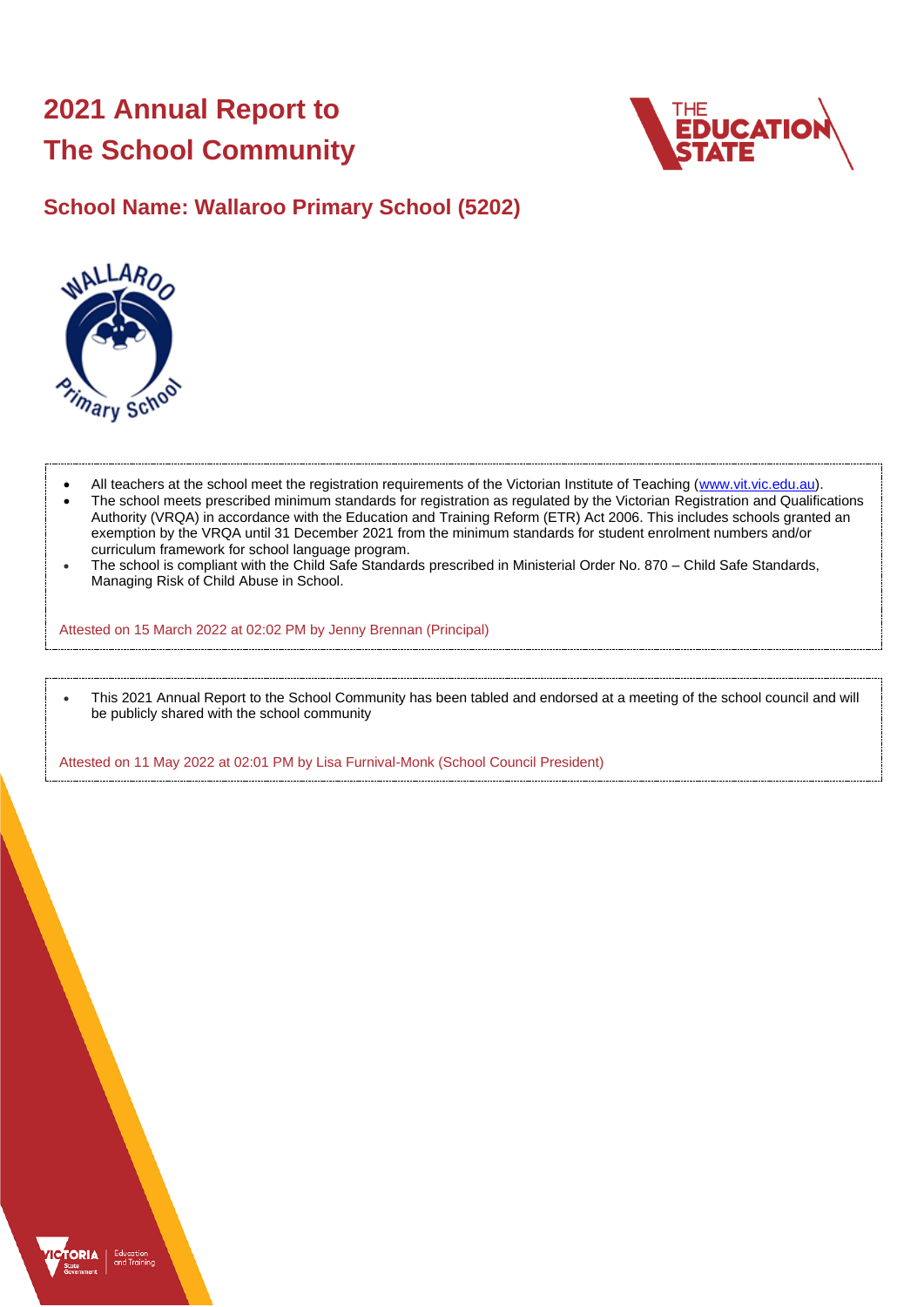

# How to read the Annual Report

### What does the *'About Our School'* commentary section of this report refer to?

The 'About our school' commentary provides a brief background on the school, an outline of the school's performance over the year and future directions.

The 'School Context' describes the school's vision, values and purpose. Details include the school's geographic location, size and structure, social characteristics, enrolment characteristics and special programs.

The 'Framework for Improving Student Outcomes (FISO)' section includes the improvement initiatives the school has selected and the progress they have made towards achieving them through the implementation of their School Strategic Plan and Annual Implementation Plan.

#### What does the *'Performance Summary'* section of this report refer to?

The Performance Summary includes the following:

#### **School Profile**

- student enrolment information
- the school's 'Student Family Occupation and Education' category
- a summary of parent responses in the Parent Opinion Survey, shown against the statewide average for Primary schools
- school staff responses in the area of School Climate in the School Staff Survey, shown against the statewide average for Primary schools

#### **Achievement**

- English and Mathematics for Teacher Judgements against the curriculum
- English and Mathematics for National Literacy and Numeracy tests (NAPLAN).

#### **Engagement**

Student attendance at school

#### **Wellbeing**

Student responses to two areas in the Student Attitudes to School Survey:

- Sense of Connectedness
- Management of Bullying

Results are displayed for the latest year and the average of the last four years (where available). As NAPLAN tests were not conducted in 2020, the NAPLAN 4-year average is the average of 2018, 2019 and 2021 data in the 2021 Performance Summary.

## Considering COVID-19 when interpreting the Performance Summary

The Victorian community's experience of COVID-19, including remote and flexible learning, had a significant impact on normal school operations in 2020 and 2021. This impacted the conduct of assessments and surveys. Readers should be aware of this when interpreting the Performance Summary.

For example, in 2020 and 2021 school-based surveys ran under changed circumstances, and NAPLAN was not conducted in 2020. Absence and attendance data during this period may have been influenced by local processes and procedures adopted in response to remote and flexible learning.

Schools should keep this in mind when using this data for planning and evaluation purposes.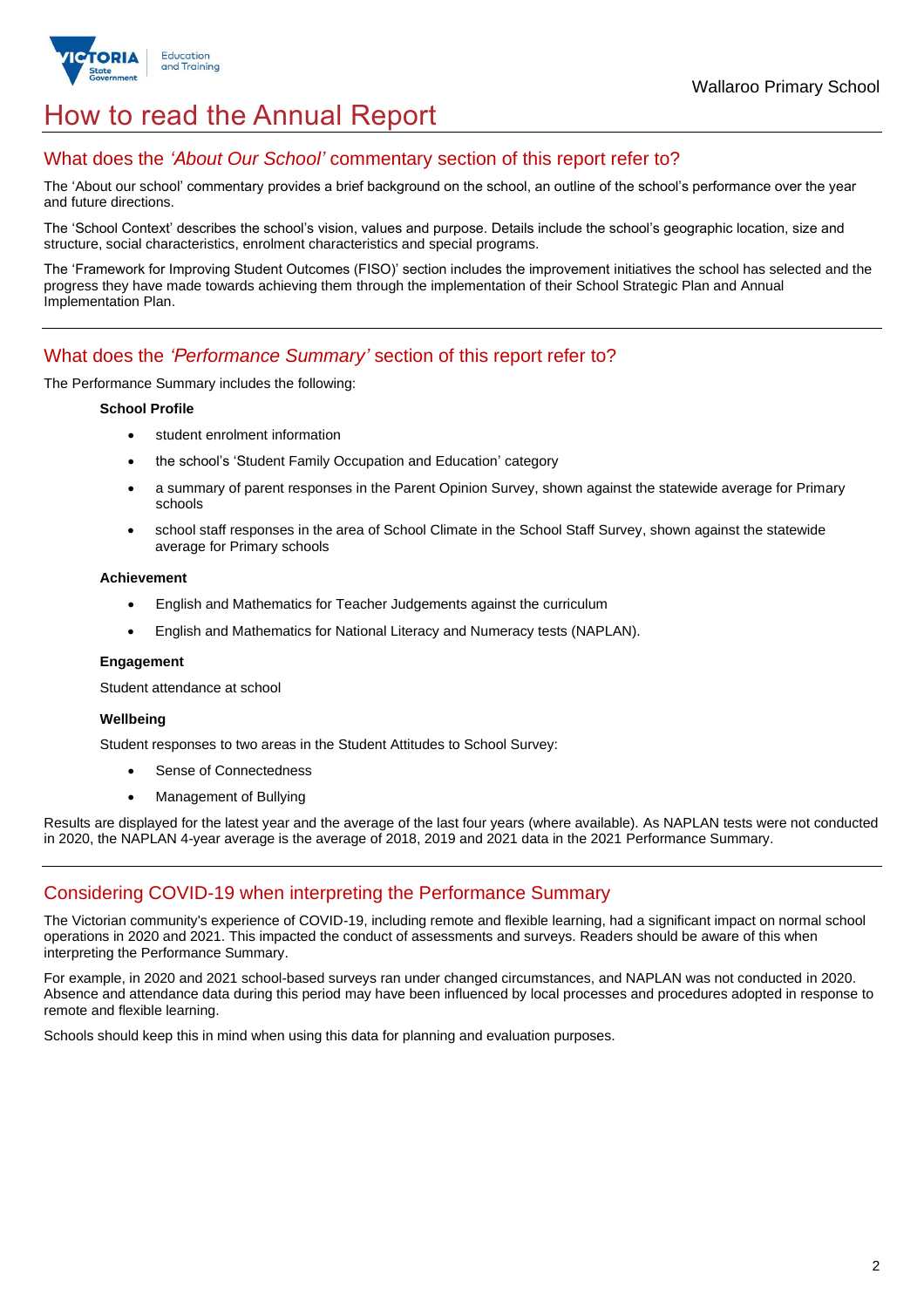

# How to read the Annual Report (continued)

#### What do *'Similar Schools'* refer to?

Similar Schools are a group of Victorian government schools with similar characteristics to the school.

This grouping of schools has been created by comparing each school's socio-economic background of students, the number of non-English speaking students and the school's size and location.

### What does *'NDP'* or '*NDA*' mean?

'NDP' refers to no data being published for privacy reasons or where there are insufficient underlying data. For example, very low numbers of participants or characteristics that may lead to identification will result in an 'NDP' label.

'NDA' refers to no data being available. Some schools have no data for particular measures due to low enrolments. There may be no students enrolled in some year levels, so school comparisons are not possible.

Note that new schools only have the latest year of data and no comparative data from previous years. The Department also recognises unique circumstances in Specialist, Select Entry, English Language, Community Schools and schools that changed school type recently, where school-to-school comparisons are not appropriate.

## What is the *'Victorian Curriculum'*?

The Victorian Curriculum F–10 sets out what every student should learn during his or her first eleven years of schooling. The curriculum is the common set of knowledge and skills required by students for life-long learning, social development and active and informed citizenship.

The Victorian Curriculum is assessed through teacher judgements of student achievement based on classroom learning.

The curriculum has been developed to ensure that school subjects and their achievement standards enable continuous learning for all students, including students with disabilities.

The 'Towards Foundation Level Victorian Curriculum' is integrated directly into the curriculum and is referred to as 'Levels A to D'.

'Levels A to D' may be used for students with disabilities or students who may have additional learning needs. These levels are not associated with any set age or year level that links chronological age to cognitive progress (i.e., there is no age expected standard of achievement for 'Levels A to D').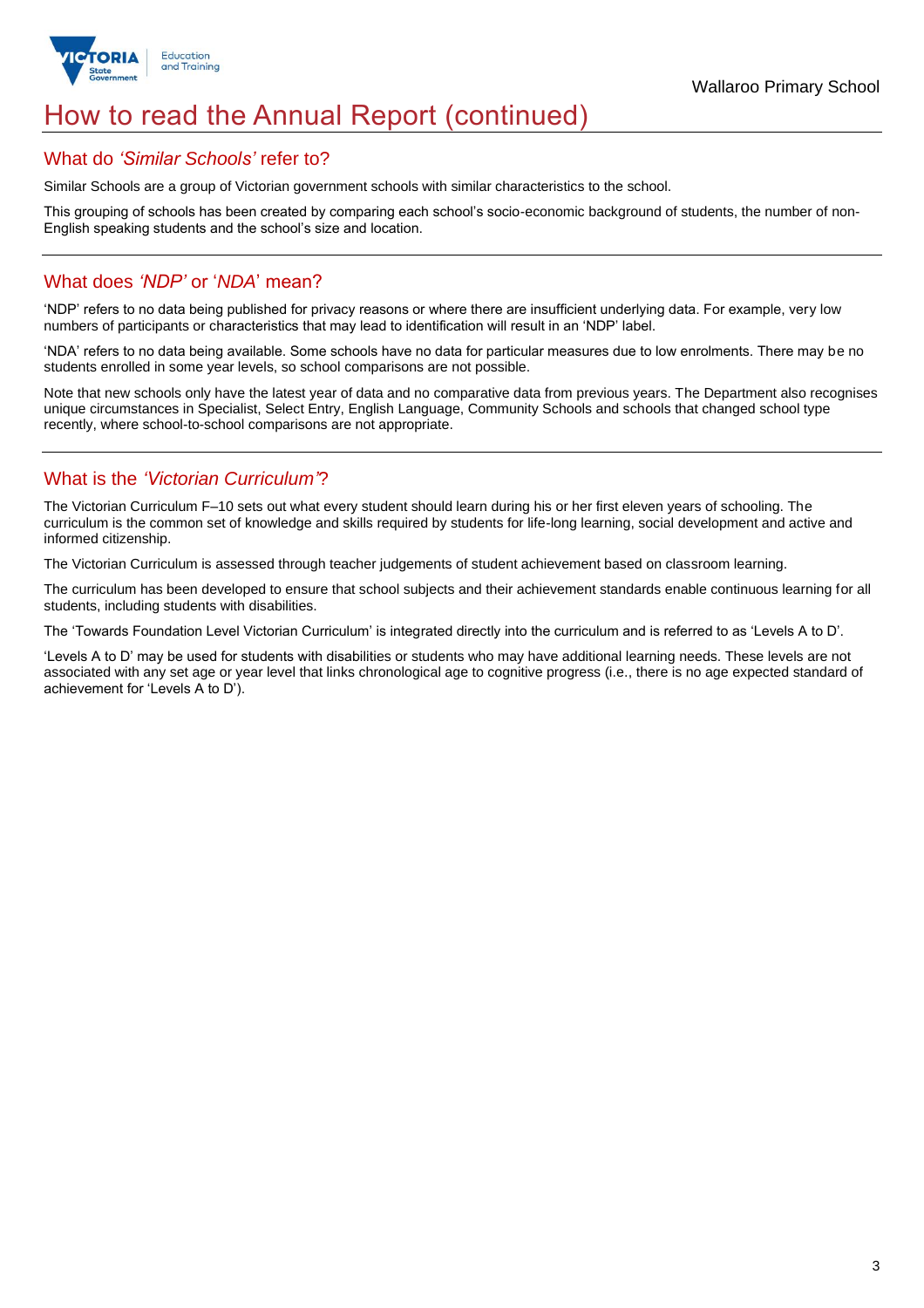

#### Wallaroo Primary School

# **About Our School**

### School context

Wallaroo Primary School resides within the Wallaroo Estate in Hastings, along the Western Port side of the Mornington Peninsula. In 2021 96 students were enrolled, with over 86% of families entitled to CSEF funds, and the 2021 Student Family Occupation Index was 0.82 and SFOE 0.69. Staffing consisted of a principal, assistant principal, six teachers, wellbeing officer, education support staff, and business manager. In 2021 class sizes averaged 22 students. Wallaroo Primary School's instruction of English, Mathematics and Science sat alongside specialist subjects including Visual Arts, Music, and Physical Education. Focus was on delivering a holistic approach to education to ensure a diverse range of learners reached their full potential by tailoring teaching and learning to meet their academic and wellbeing needs. The school implemented the School Wide Positive Behaviour Support framework, known as Positive Behaviours for Learning (PBL) at Wallaroo, and Berry Street Education Model (BSEM). Through the explicit teaching of the Student Behaviour Matrix and School Values, 'Be Safe', 'Be Respectful' and 'Be Your Best', staff created a strong, stimulating learning environment. Employing PBL and BSEM supported all students to be 'Ready to Learn' and maximised learning opportunities. The staff of Wallaroo Primary School are committed to the academic success and wellbeing of our students.

# Framework for Improving Student Outcomes (FISO)

In 2021 Wallaroo PS participated in a 4-year school review cycle. As part of the process, rigorous analysis of the school's performance against the Wallaroo PS 2018-2021 School Strategic Plan (SSP) goals and targets was completed.

#### SSP Goal 1:

#### To improve student learning growth in literacy and numeracy.

Wallaroo PS focused on several key school improvement developments over the course of the 2018-2021 SSP. The School Improvement Team (SIT) worked collaboratively to improve instructional practice including the development of a comprehensive curriculum and assessment framework which outlined expected instructional practices. The SIT was comprised of the principal, assistant principal and all teaching staff, who met regularly and prioritised its improvement agenda in line with the strategic plan. Key highlights of the SIT included the development and implementation of an assessment schedule and the development and implementation of three instructional models in reading, writing and numeracy. The models provided a framework for expected teaching practice and lesson delivery which reflected best instructional practice and provided consistency across all year levels and curriculum areas. SIT monitored the use of the assessment schedule and instructional models to ensure use of consistent language and implementation of assessment practices to provide direction for student learning and monitor student outcomes.

#### SSP Goal 2:

The second goal was to improve student safety, relationships, and connectedness within the school community. Wallaroo PS implemented a school wide positive behaviour framework at the beginning of 2018. This framework was delivered in alignment with a trauma based educational model and social emotional program based on respectful relationships. This approach formed the Positive Behaviour for Learning Program (PBL). Values were identified by students, teachers and the community to align with clear expectations for behaviour. The establishment of a wellbeing team supported the implementation of the program. Staff professional development ensured consistent approaches and a shared language with embedded practices. Additional staff, such as a chaplain and wellbeing officer, were central in program implementation.

#### SSP Goal 3:

The third goal was to build a culture of school improvement with collective responsibility for student outcomes. Increased staff cohesion and connectedness was built through a clear improvement agenda, leadership planning, accountability and transparency, and a range of increased opportunities for staff to work collaboratively in shared responsibility for students' academic achievement and wellbeing. The School Improvement Team (SIT) and the Professional Learning Team (PLT) worked collaboratively to deliver the school's strategic plan with a clear focus on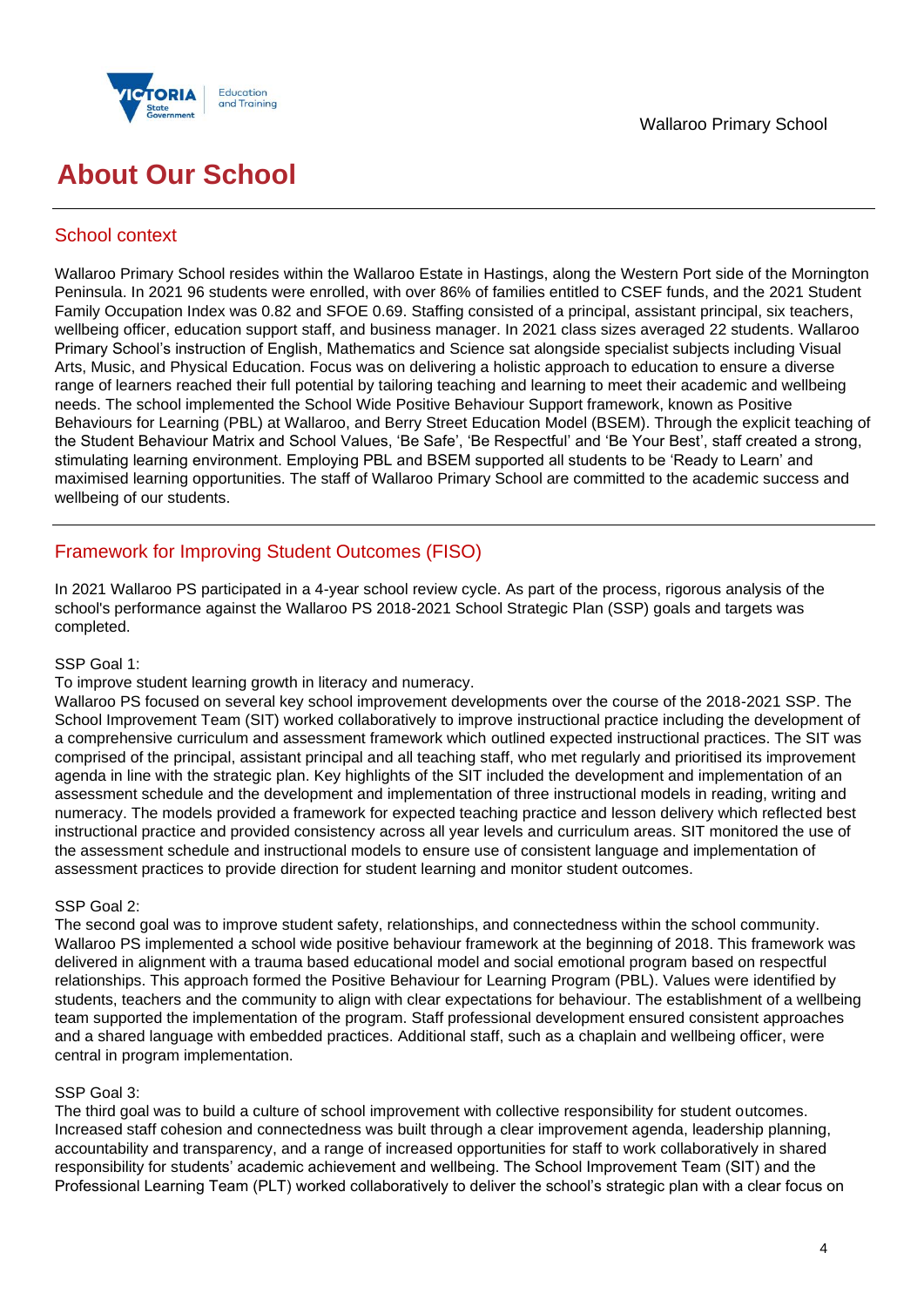

improved wellbeing and behavioural practices, and shared approaches to literacy and numeracy teaching and learning. Additionally, the community was involved in the formulation of the school's approach to behaviour and wellbeing, enabling shared approaches, language, and expectations for student management. Shared responsibility for student learning and wellbeing has increased, and targets related to teacher survey results have greatly improved, with collective responsibility at 97% positive endorsement.

### Achievement

As part of Wallaroo Primary School's commitment to support students as they transitioned to and from the remote learning program to face to face instruction, staff focused on delivering lessons to enhance learning, allow for catch-up on missed learning and to extend and maximise learning opportunities for all students.

ln 2021 the school utilised the Tutor Initiative Program to plan, implement and monitor Reading and Mathematics sessions to targeted students who did not demonstrate 12 months learning growth. Students in this program averaged 8.5 months growth within 6 months of application.

During remote learning, staff utilised online resources for content-delivery and assessment and continued to reinforce new ways of differentiating for students. Upon returning to face-to-face learning, staff focused on individual student point of need and put strategies in place to enhance learning growth and achievement. As a large proportion of the 2021 school year was conducted remotely or supporting students as they transitioned back to face-to-face learning, staff utilised 1:1 and small reading groups, 1:1 and small group writing conferencing, clinic groups, student goal development and individual learning plans throughout the delivery of learning.

In NAPLAN Reading, students in Year 5 demonstrated an increase of 11.8% in the top two bands to 23.5% and a reduction of 8.2% to 23.5% in the bottom two bands. 73.3% of students met or performed above benchmark growth from Year 3 – Year 5.

In NAPLAN Numeracy, there was a reduction of 5.3 % to 29.4% of students performing in the bottom two bands and 93.3% of students met or performed above benchmark growth from Year 3 – Year 5.

Students supported through the Program for Students with a Disability (PSD) all showed satisfactory progress in achieving their individual goals as identified in their Individual Learning Plans.

Regular student support group meetings were held remotely via an online platform, with families and supporting allied health agencies of any student who was part of PSD. As part of these meetings, individual learning goals were developed, reviewed and monitored accordingly. Extra support was given to PSD students through 1:1 Google Meet sessions with a designated education support staff member and/or teacher.

# Engagement

The 2021 school year posed additional attendance challenges. To combat these, staff continued to engage families by sending SMS messages to parents, requesting them to notify the school of any absences, promoted attendance through our newsletter and daily check ins via Seesaw. Classroom teachers continued to monitor student engagement and attendance whilst students learned remotely and shared related concerns via trackers with leadership and wellbeing staff. Wellbeing staff continued to make phone calls after extended periods of absences and held virtual attendance meetings with families of chronic absentee students. Some families continued to find remote learning difficult and were further challenged by technology difficulties. A learning device or a hard copy learning pack was provided to every student who required it.

Despite our best efforts, student absences across the school continued to increase in 2021 with an overall average absence rate of 31.6 days for students in Prep – Year 6. This is up an additional 4 days from 2020, and a further increase of 12 days from 2019. Unapproved absences increased to 23.7 days, 20.5 from 2020 and 10.2 in 2019. In the 2021 Attitudes to School Survey, 100% of our students agreed they always tried to attend school, 89% of students agreed they felt engaged and challenged to succeed in their learning and 96% felt motivated and interested to learn at Wallaroo.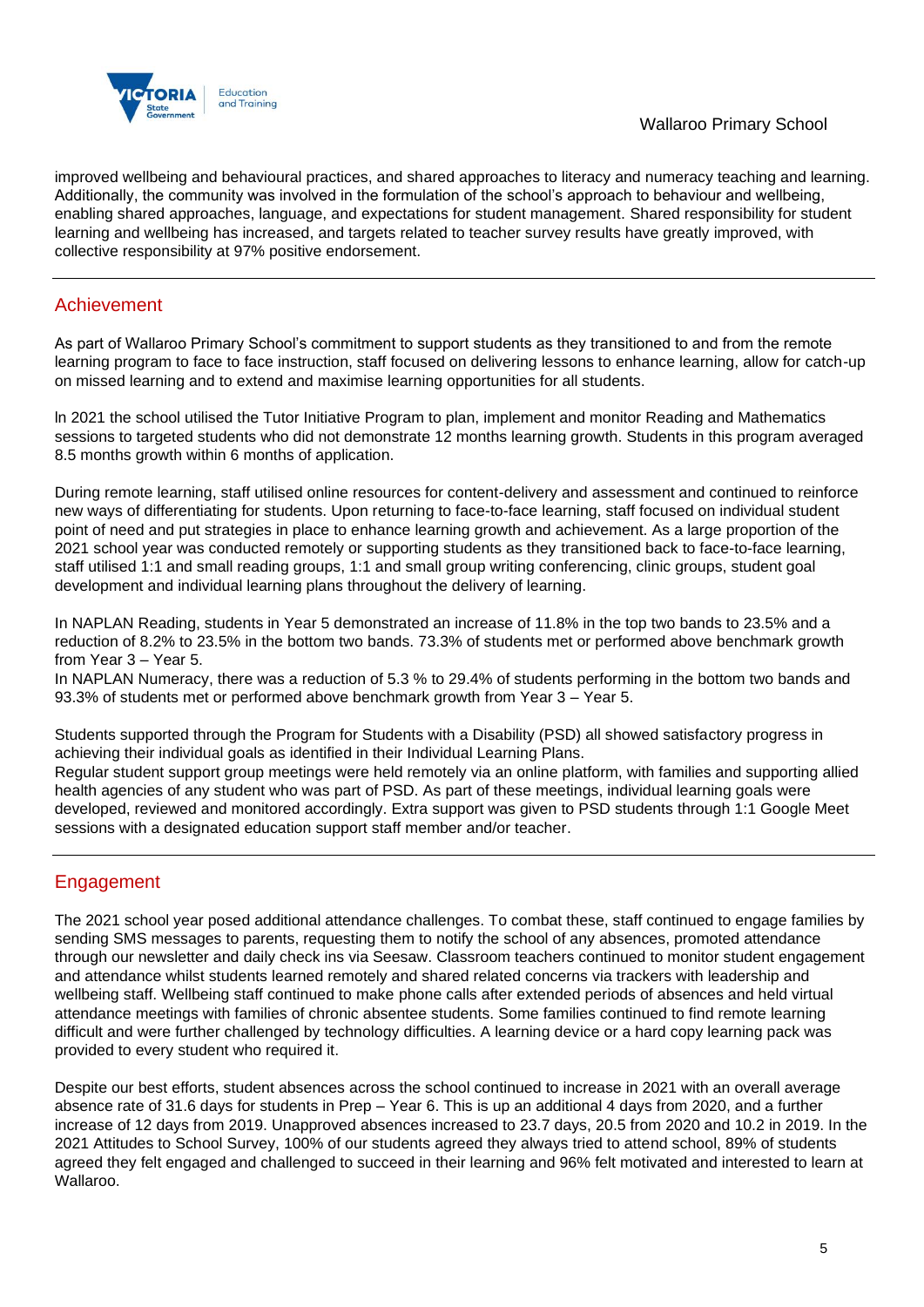

Seven of our 63 families participated in the 2021 Parent Opinion Survey. Our parent responses indicated 93% believed the school set high expectations for student success and 71% felt their child was given extra help and motivation to learn. However, only 29% of parents believed remote and flexible learning made their child more engaged with or interested in their schoolwork, this is down from 63% in 2020.

## **Wellbeing**

Substantial wellbeing supports were in place to assist our students throughout the 2021 school year. These supports were provided in a tiered manner. The focus was to ensure our wellbeing practices were observable and to increase communication between the school and our families.

Staff focused on further embedding the whole school understanding and use of the School Wide Positive Behaviour Support framework, known as Positive Behaviours for Learning (PBL) at Wallaroo, with key emphasis placed on staff modelling the appropriate behaviours and explicitly teaching expectations related to our values throughout the school year.

Staff also focused on strengthening and embedding the school-wide approach in our communication practices with families and incorporated new ways in which they connected with families during remote and flexible learning, for example, increased use of communication between parents and teachers via Seesaw and posting student work and classroom notifications via the Seesaw platform, as well as an increase in parent notification of admin or leadership related information via the School Communication Platform: Sentral. Due to its' success, the implementation of this will remain ongoing.

Wellbeing intervention was provided to small groups of students on a needs-basis. This was conducted utilising Wallaroo staff and outside agencies and included the use of interventions such as 'Canine Comprehension', 'Bounce Back' or 'Girls Rock'. Targeted 1:1 Social and Emotional intervention was provided to a select number of students based on their wellbeing needs and behaviours.

#### Finance performance and position

Wallaroo Primary School maintained a secure financial position throughout 2021. The 2018-2021 School Strategic Plan, along with the 2021 Annual Implementation Plan, continued to provide the framework for school council allocation of funds to support school programs and priorities.

The Financial Performance and Position report shows an end of year surplus. This surplus occurred through generous philanthropic grants and donations to camps, excursions, and targeted teaching and wellbeing areas in 2021.

Equity funding was used to increase the number of education support staff employed to support student learning. Equity funding was also used to support the whole school delivery of a variety of wellbeing initiatives including the School Wide Positive Behaviour Support framework, Berry Street Education Model, Speech Therapy and Occupational Therapy to improve social and emotional development and academic outcomes of our student population. An amount of equity funding was not spent due to COVID-19 restrictions, but was tagged in the 2022 budget.

Within the Financial Commitments Summary the school has allocated funds towards maintenance, including roof works, improvements to student outdoor learning areas, internal painting of classrooms and grounds maintenance.

#### **For more detailed information regarding our school please visit our website at [http://www.wallaroops.vic.edu.au](http://www.wallaroops.vic.edu.au/)**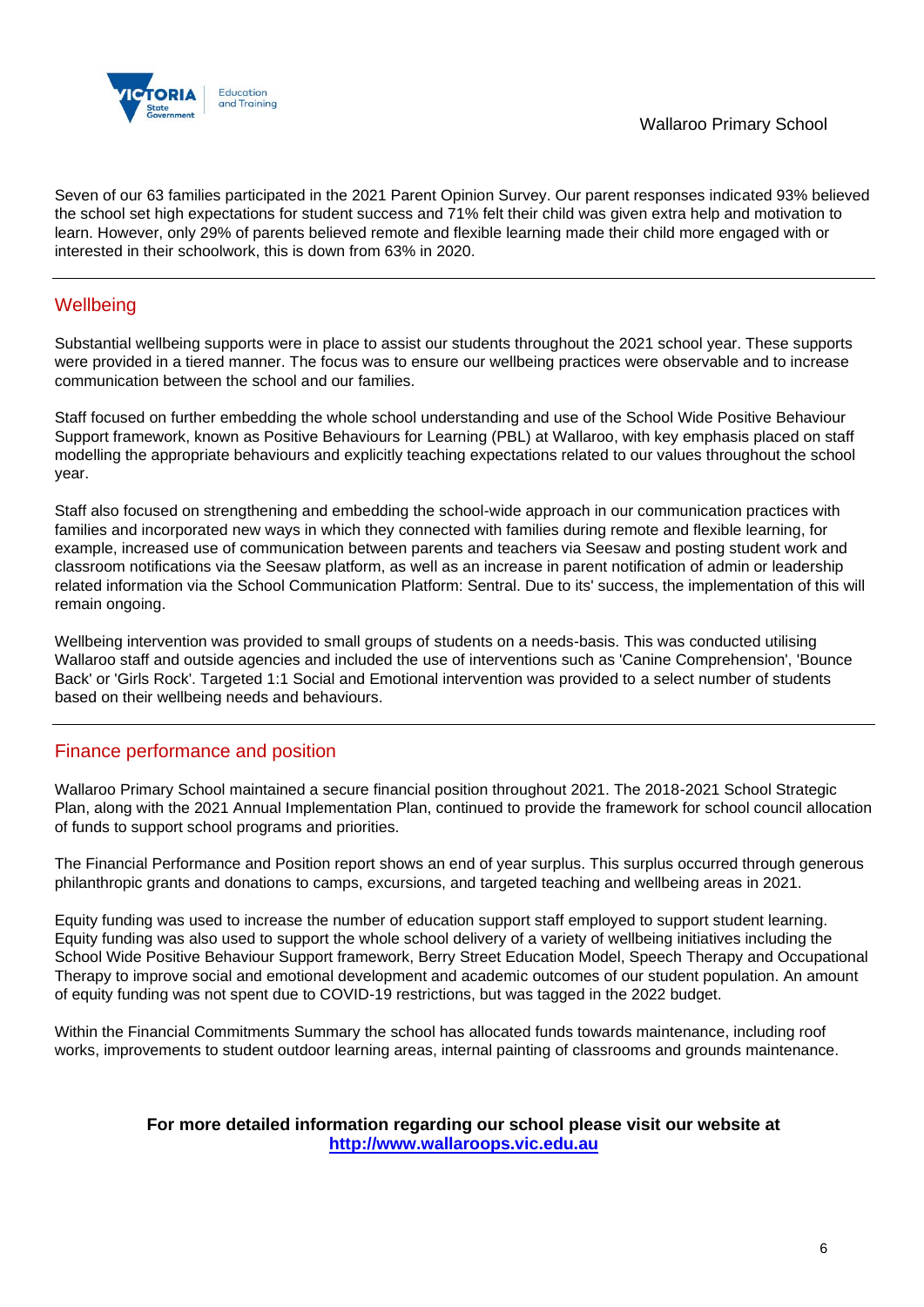

Wallaroo Primary School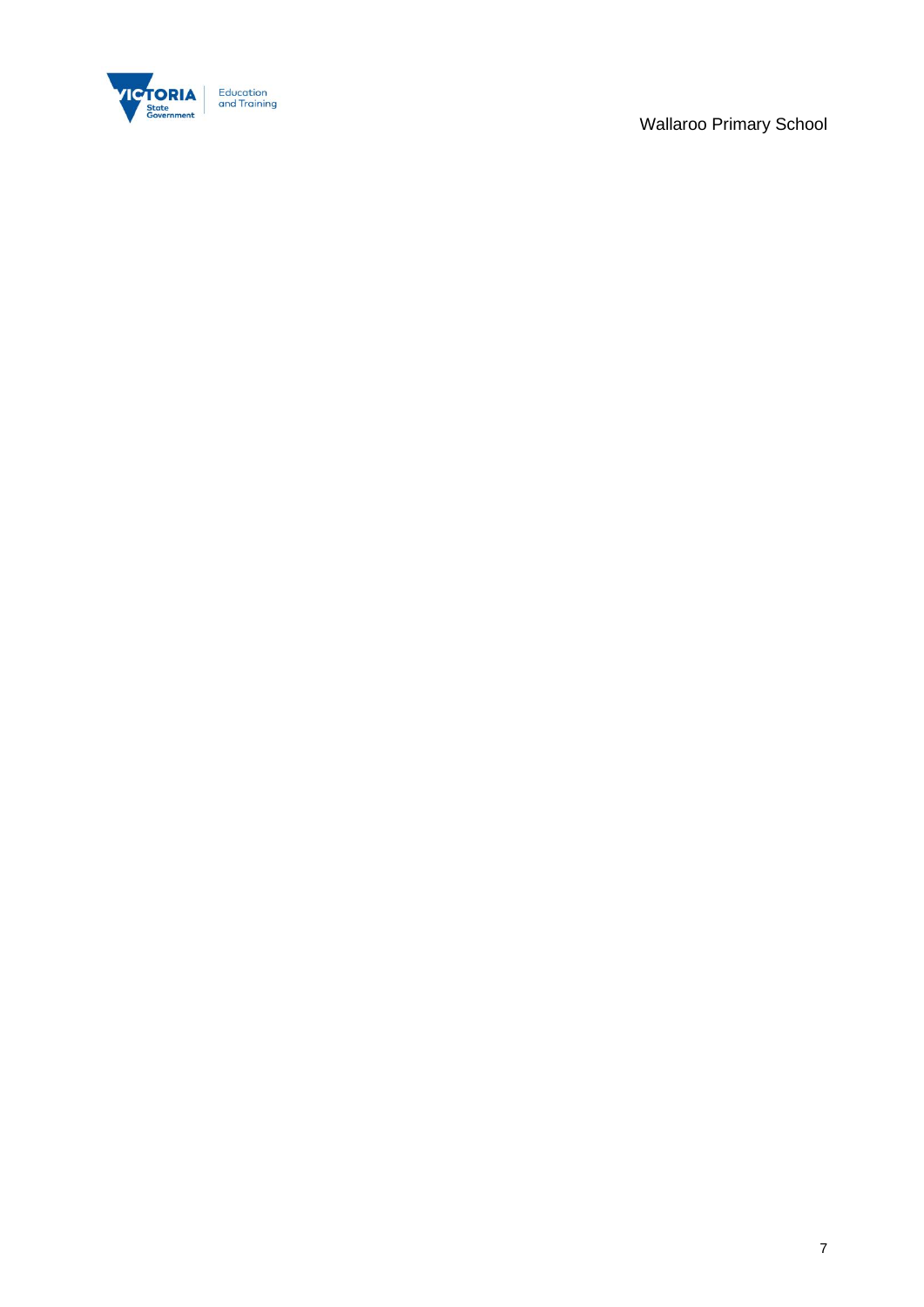

# **Performance Summary**

The Performance Summary for government schools provides an overview of how this school is contributing to the objectives of the Education State and how it compares to other Victorian government schools.

All schools work in partnership with their school community to improve outcomes for children and young people. Sharing this information with parents and the wider school community helps to support community engagement in student learning, a key priority of the Framework for Improving Student Outcomes.

Refer to the 'How to read the Annual Report' section for help on how to interpret this report.

# SCHOOL PROFILE

#### **Enrolment Profile**

A total of 96 students were enrolled at this school in 2021, 52 female and 44 male.

NDP percent of students had English as an additional language and 10 percent were Aboriginal or Torres Strait Islander.

#### **Overall Socio-Economic Profile**

The overall school's socio-economic profile is based on the school's Student Family Occupation and Education index (SFOE).

SFOE is a measure of socio-educational disadvantage of a school, based on educational and employment characteristics of the parents/carers of students enrolled at the school. Possible SFOE band values are: Low, Low-Medium, Medium and High. A 'Low' band represents a low level of socio-educational disadvantage, a 'High' band represents a high level of socio-educational disadvantage.

This school's SFOE band value is: High

#### **Parent Satisfaction Summary**

The percent endorsement by parents on their school satisfaction level, as reported in the annual Parent Opinion Survey.

Percent endorsement indicates the percent of positive responses (agree or strongly agree) from parents who responded to the survey.



#### **School Staff Survey**

The percent endorsement by staff on School Climate, as reported in the annual School Staff Survey.

Percent endorsement indicates the percent of positive responses (agree or strongly agree) from staff who responded to the survey. Data is suppressed for schools with three or less respondents to the survey for confidentiality reasons.

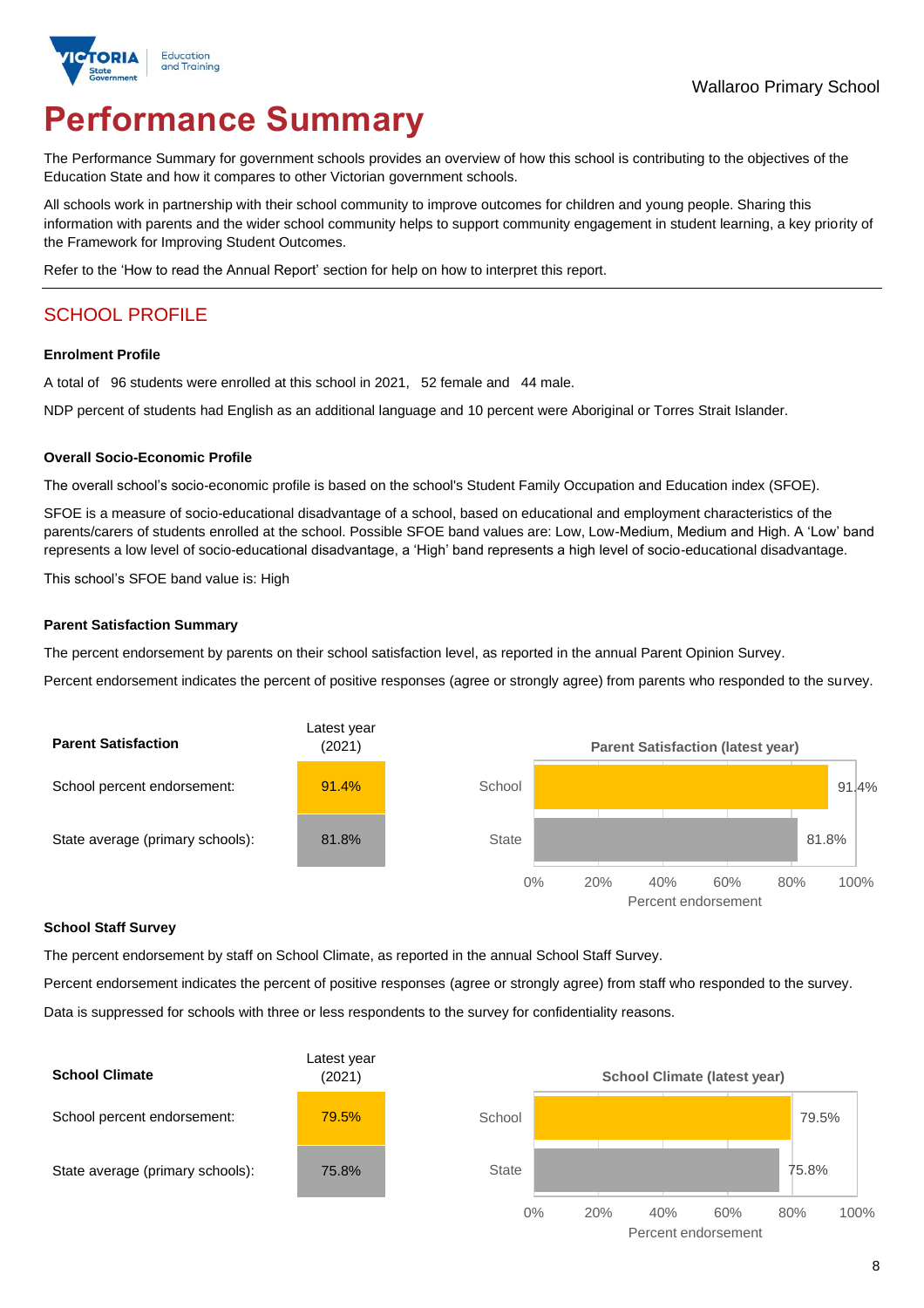

# ACHIEVEMENT

*Key: 'Similar Schools' are a group of Victorian government schools that are like this school, taking into account the school's socioeconomic background of students, the number of non-English speaking students and the size and location of the school.*

#### **Teacher Judgement of student achievement**

Percentage of students working at or above age expected standards in English and Mathematics.



Percent students at or above age expected level

| <b>Mathematics</b><br>Years Prep to 6                             | Latest year<br>(2021) |
|-------------------------------------------------------------------|-----------------------|
| School percent of students at or above age<br>expected standards: | 56.7%                 |
| Similar Schools average:                                          | $65.0\%$              |
| State average:                                                    | 84.9%                 |

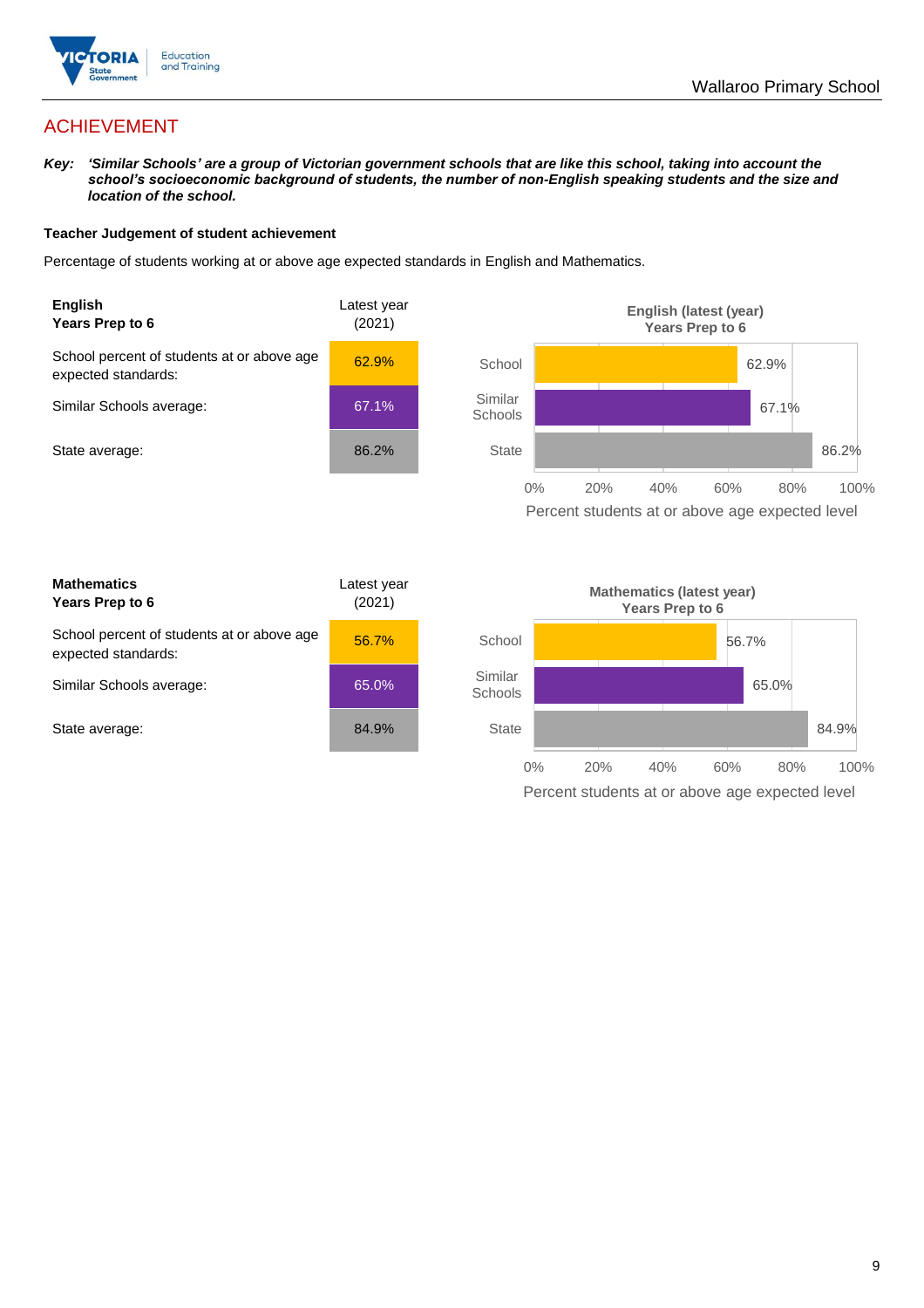

# ACHIEVEMENT (continued)

*Key: 'Similar Schools' are a group of Victorian government schools that are like this school, taking into account the school's socioeconomic background of students, the number of non-English speaking students and the size and location of the school.*

#### **NAPLAN**

Percentage of students in the top three bands of testing in NAPLAN.

Note: NAPLAN tests were not conducted in 2020, hence the 4-year average is the average of 2018, 2019 and 2021 data.

| Reading<br>Year <sub>3</sub>                      | Latest year<br>(2021) | 4-year<br>average |                    | <b>NAPLAN Reading (latest year)</b><br>Year 3                              |
|---------------------------------------------------|-----------------------|-------------------|--------------------|----------------------------------------------------------------------------|
| School percent of students in<br>top three bands: | 78.6%                 | 58.8%             | School             | 78.6%                                                                      |
| Similar Schools average:                          | 61.2%                 | 59.5%             | Similar<br>Schools | 61.2%                                                                      |
| State average:                                    | 76.9%                 | 76.5%             | <b>State</b>       | 76.9%                                                                      |
|                                                   |                       |                   | $0\%$              | 20%<br>40%<br>60%<br>100%<br>80%<br>Percent of students in top three bands |
| Reading<br>Year <sub>5</sub>                      | Latest year<br>(2021) | 4-year<br>average |                    | <b>NAPLAN Reading (latest year)</b><br>Year 5                              |
| School percent of students in<br>top three bands: | 52.9%                 | 40.0%             | School             | 52.9%                                                                      |
| Similar Schools average:                          | 54.9%                 | 52.5%             | Similar<br>Schools | 54.9%                                                                      |
| State average:                                    | 70.4%                 | 67.7%             | <b>State</b>       | 70.4%                                                                      |
|                                                   |                       |                   | $0\%$              | 20%<br>40%<br>60%<br>80%<br>100%<br>Percent of students in top three bands |
|                                                   |                       |                   |                    |                                                                            |
| <b>Numeracy</b><br>Year <sub>3</sub>              | Latest year<br>(2021) | 4-year<br>average |                    | <b>NAPLAN Numeracy (latest year)</b><br>Year <sub>3</sub>                  |
| School percent of students in<br>top three bands: | 50.0%                 | 36.4%             | School             | 50.0%                                                                      |
| Similar Schools average:                          | 47.1%                 | 48.0%             | Similar<br>Schools | 47.1%                                                                      |
| State average:                                    | 67.6%                 | 69.1%             | <b>State</b>       | 67.6%                                                                      |
|                                                   |                       |                   | $0\%$              | 20%<br>40%<br>60%<br>80%<br>100%<br>Percent of students in top three bands |
| <b>Numeracy</b><br>Year 5                         | Latest year<br>(2021) | 4-year<br>average |                    | <b>NAPLAN Numeracy (latest year)</b><br>Year 5                             |
| School percent of students in<br>top three bands: | 29.4%                 | 24.4%             | School             | 29.4%                                                                      |
| Similar Schools average:                          | 40.0%                 | 39.6%             | Similar<br>Schools | 40.0%                                                                      |
| State average:                                    | 61.6%                 | 60.0%             | <b>State</b>       | 61.6%                                                                      |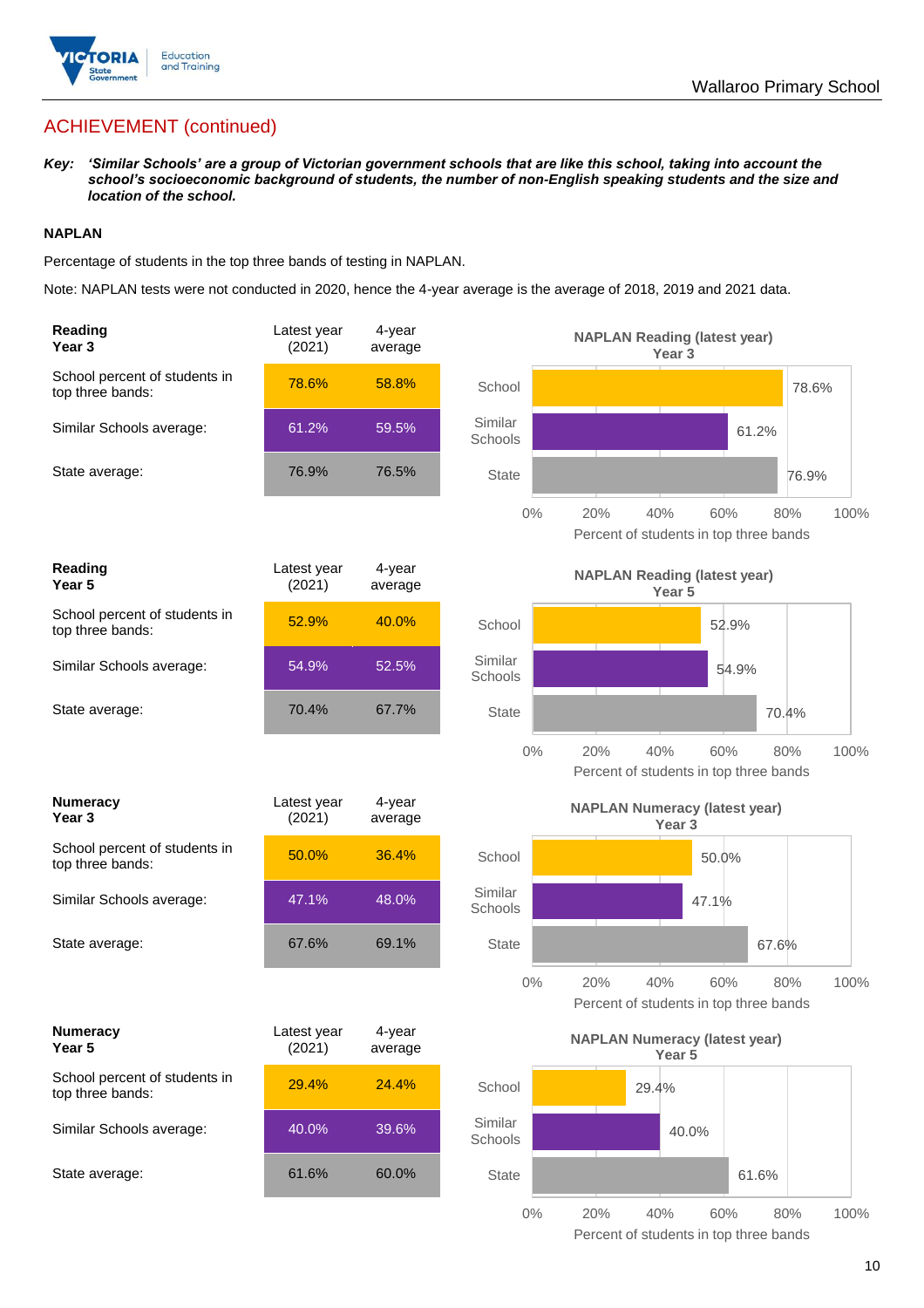

# ACHIEVEMENT (continued)

#### **NAPLAN Learning Gain**

NAPLAN learning gain is determined by comparing a student's current year result relative to the results of all 'similar' Victorian students (i.e., students in all sectors in the same year level who had the same score two years prior). If the current year result is in the top 25 percent, their gain level is categorised as 'High'; middle 50 percent is 'Medium'; bottom 25 percent is 'Low'.

#### **Learning Gain Year 3 (2019) to Year 5 (2021)**



**BLow Gain** Medium Gain **Example 10** 

Wallaroo Primary School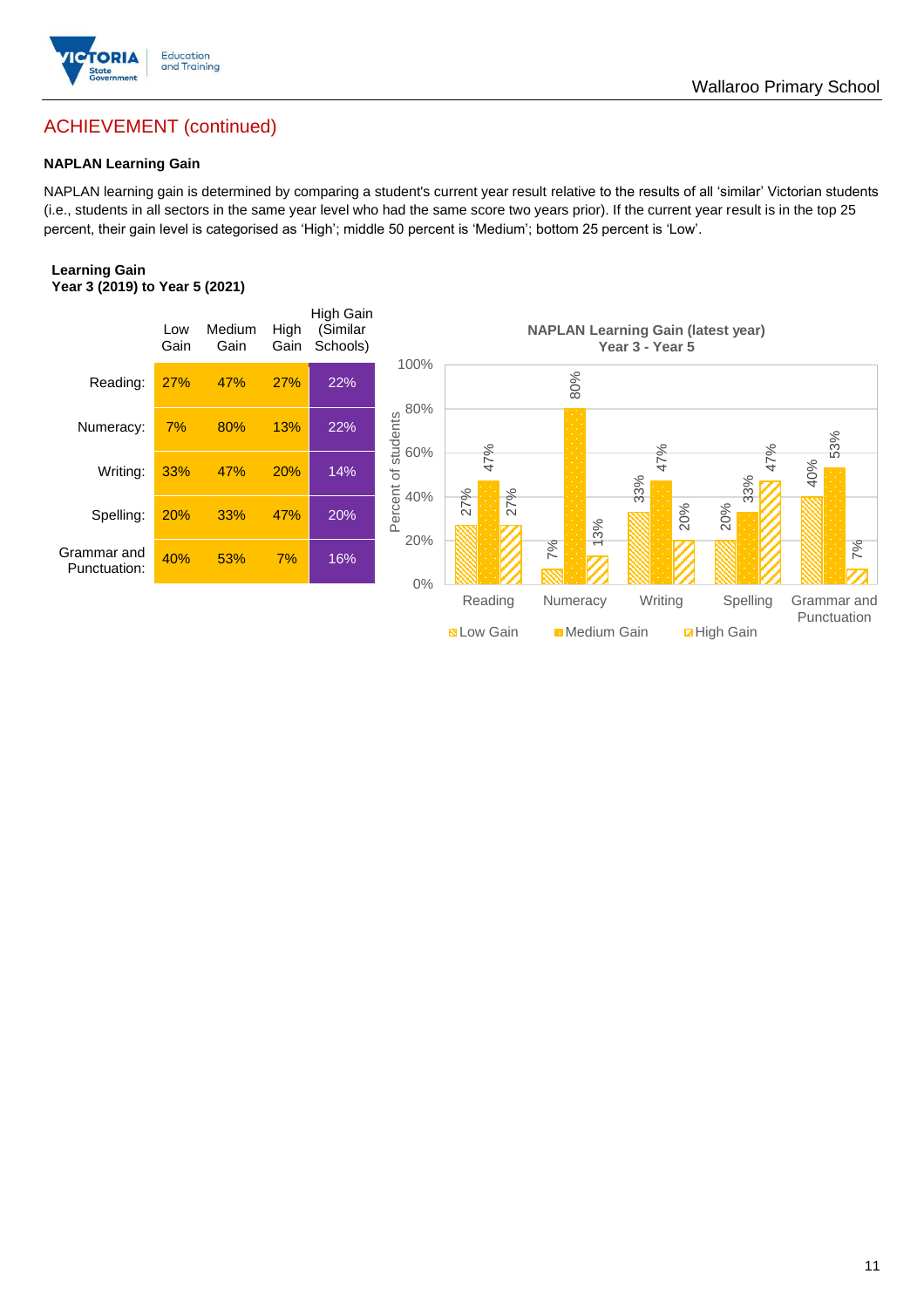

# ENGAGEMENT

*Key: 'Similar Schools' are a group of Victorian government schools that are like this school, taking into account the school's socioeconomic background of students, the number of non-English speaking students and the size and location of the school.*

#### **Average Number of Student Absence Days**

Absence from school can impact on students' learning. Common reasons for non-attendance include illness and extended family holidays. Absence and attendance data in 2020 and 2021 may have been influenced by COVID-19.



#### **Attendance Rate (latest year)**

|                                             | Prep | Year 1 | Year 2 | Year 3 | Year 4 | Year 5 | Year 6 |
|---------------------------------------------|------|--------|--------|--------|--------|--------|--------|
| Attendance Rate by year level<br>$(2021)$ : | 81%  | 84%    | 86%    | 83%    | 90%    | 84%    | 82%    |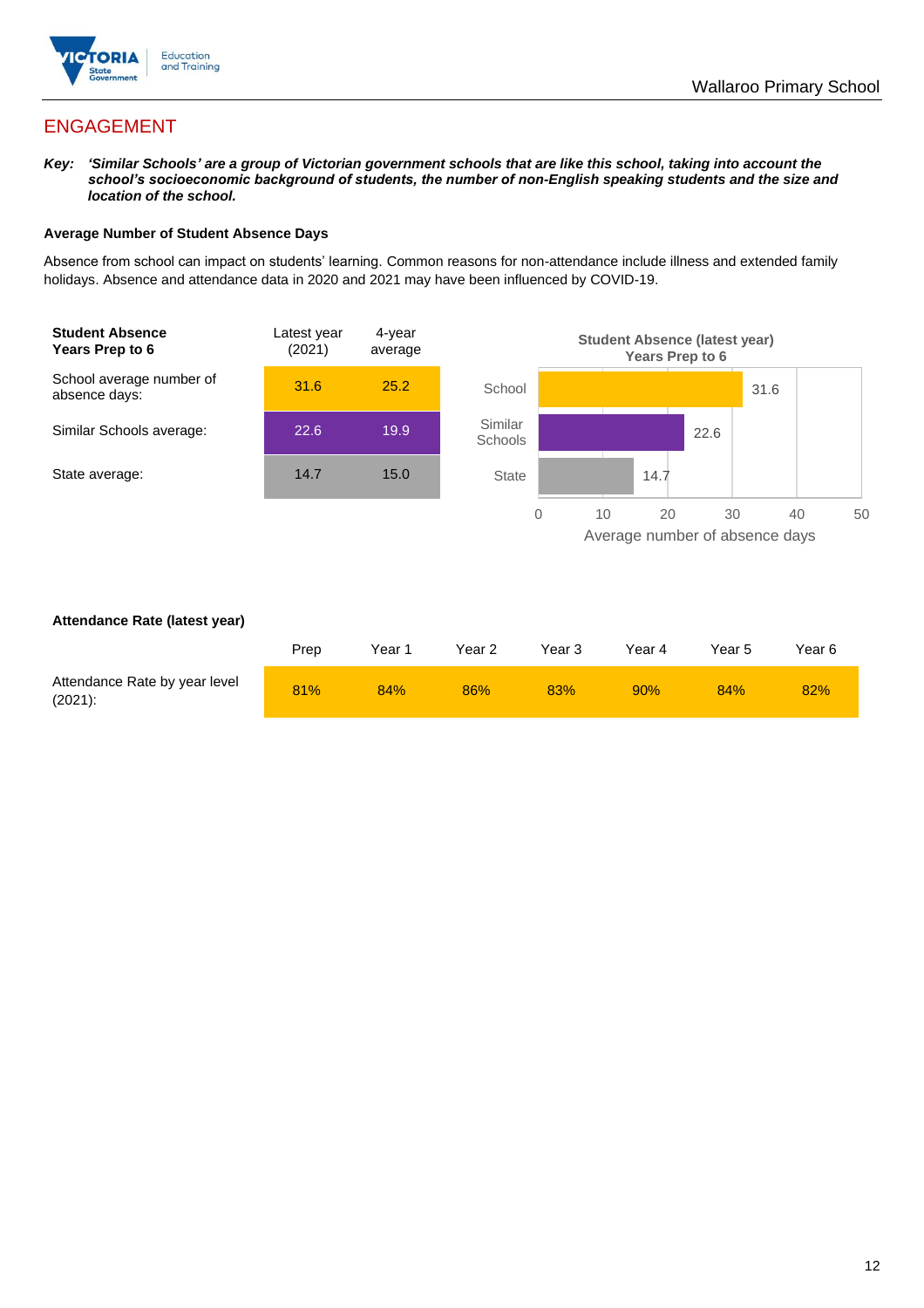

## **WELLBEING**

*Key: 'Similar Schools' are a group of Victorian government schools that are like this school, taking into account the school's socioeconomic background of students, the number of non-English speaking students and the size and location of the school.*

#### **Student Attitudes to School – Sense of Connectedness**

The percent endorsement on Sense of Connectedness factor, as reported in the Attitudes to School Survey completed annually by Victorian government school students, indicates the percent of positive responses (agree or strongly agree).



*Due to lower participation rates, differences in the timing of the survey/length of survey period and the general impact of Covid19 across 2020 and 2021, data are often not comparable with previous years or within similar school groups. Care should be taken when interpreting these results.*



#### **Student Attitudes to School – Management of Bullying**

The percent endorsement on Management of Bullying factor, as reported in the Attitudes to School Survey completed annually by Victorian government school students, indicates the percent of positive responses (agree or strongly agree).

| <b>Management of Bullying</b><br>Years 4 to 6 | Latest year<br>(2021) | 4-year<br>average |  |
|-----------------------------------------------|-----------------------|-------------------|--|
| School percent endorsement:                   | 85.9%                 | 80.0%             |  |
| Similar Schools average:                      | 78.1%                 | 78.5%             |  |
| State average:                                | 78.4%                 | 79.7%             |  |

*Due to lower participation rates, differences in the timing of the survey/length of survey period and the general impact of Covid19 across 2020 and 2021, data are often not comparable with previous years or within similar school groups. Care should be taken when interpreting these results.*

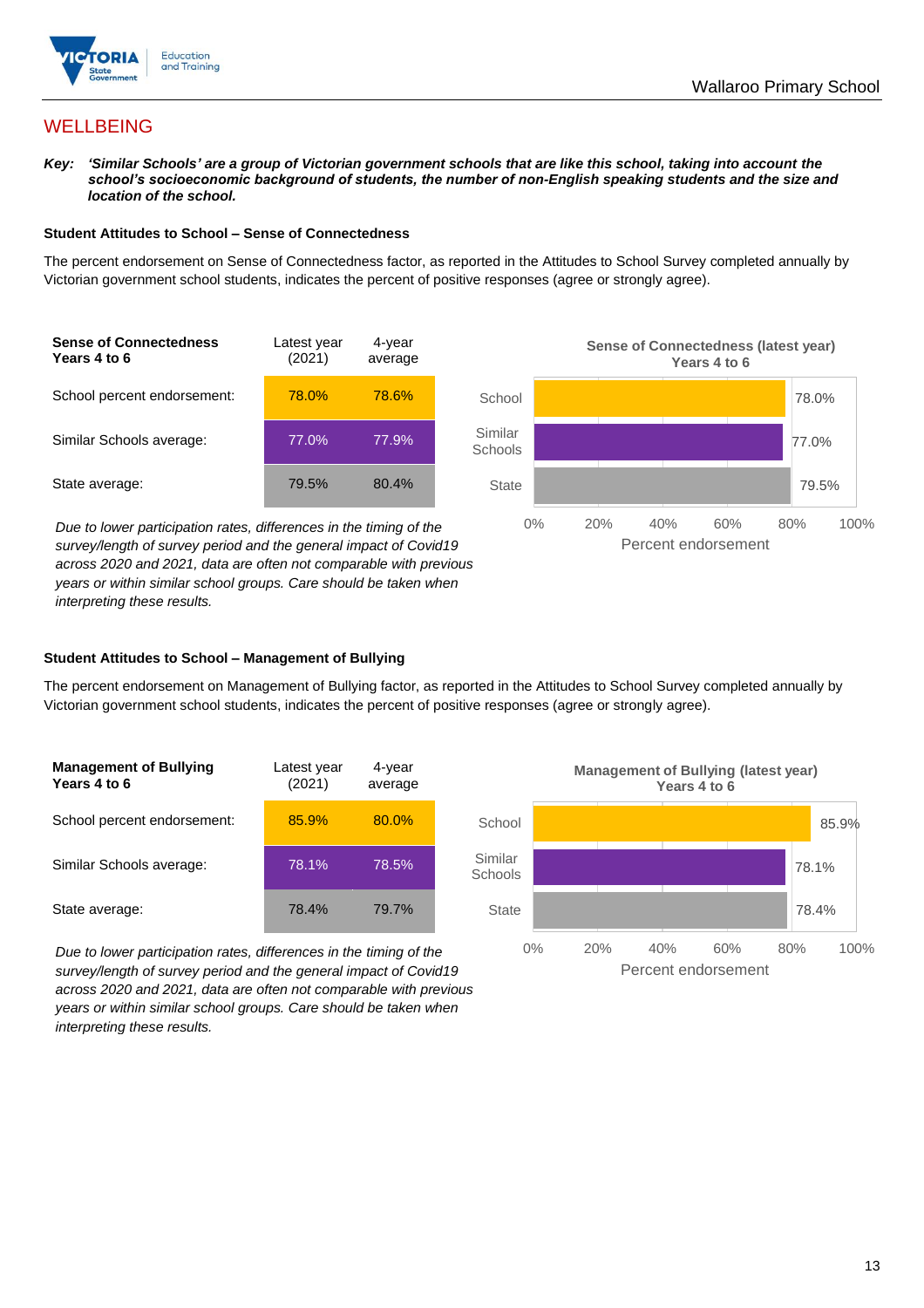

# **Financial Performance and Position**

FINANCIAL PERFORMANCE - OPERATING STATEMENT SUMMARY FOR THE YEAR ENDING 31 DECEMBER, 2021

| <b>Revenue</b>                  | <b>Actual</b> |
|---------------------------------|---------------|
| <b>Student Resource Package</b> | \$1,380,891   |
| Government Provided DET Grants  | \$347,368     |
| Government Grants Commonwealth  | \$9,239       |
| Government Grants State         | \$0           |
| Revenue Other                   | \$14,138      |
| <b>Locally Raised Funds</b>     | \$175,244     |
| <b>Capital Grants</b>           | \$0           |
| <b>Total Operating Revenue</b>  | \$1,926,878   |

| Equity <sup>1</sup>                                 | <b>Actual</b> |
|-----------------------------------------------------|---------------|
| Equity (Social Disadvantage)                        | \$314,241     |
| Equity (Catch Up)                                   | \$0           |
| <b>Transition Funding</b>                           | \$0           |
| Equity (Social Disadvantage - Extraordinary Growth) | \$0           |
| <b>Equity Total</b>                                 | \$314,241     |

| <b>Expenditure</b>                    | <b>Actual</b> |
|---------------------------------------|---------------|
| Student Resource Package <sup>2</sup> | \$1,366,544   |
| Adjustments                           | \$0           |
| <b>Books &amp; Publications</b>       | \$2,001       |
| Camps/Excursions/Activities           | \$17,085      |
| <b>Communication Costs</b>            | \$3,467       |
| Consumables                           | \$28,416      |
| Miscellaneous Expense <sup>3</sup>    | \$12,292      |
| <b>Professional Development</b>       | (\$4,335)     |
| Equipment/Maintenance/Hire            | \$48,770      |
| <b>Property Services</b>              | \$123,924     |
| Salaries & Allowances <sup>4</sup>    | \$13,577      |
| <b>Support Services</b>               | \$74,875      |
| Trading & Fundraising                 | \$9,924       |
| Motor Vehicle Expenses                | \$0           |
| <b>Travel &amp; Subsistence</b>       | \$0           |
| <b>Utilities</b>                      | \$12,087      |
| <b>Total Operating Expenditure</b>    | \$1,708,626   |
| <b>Net Operating Surplus/-Deficit</b> | \$218,253     |
| <b>Asset Acquisitions</b>             | \$27,111      |

(1) The equity funding reported above is a subset of the overall revenue reported by the school.

(2) Student Resource Package Expenditure figures are as of 24 Feb 2022 and are subject to change during the reconciliation process.

(3) Miscellaneous Expenses include bank charges, administration expenses, insurance and taxation charges.

(4) Salaries and Allowances refers to school-level payroll.